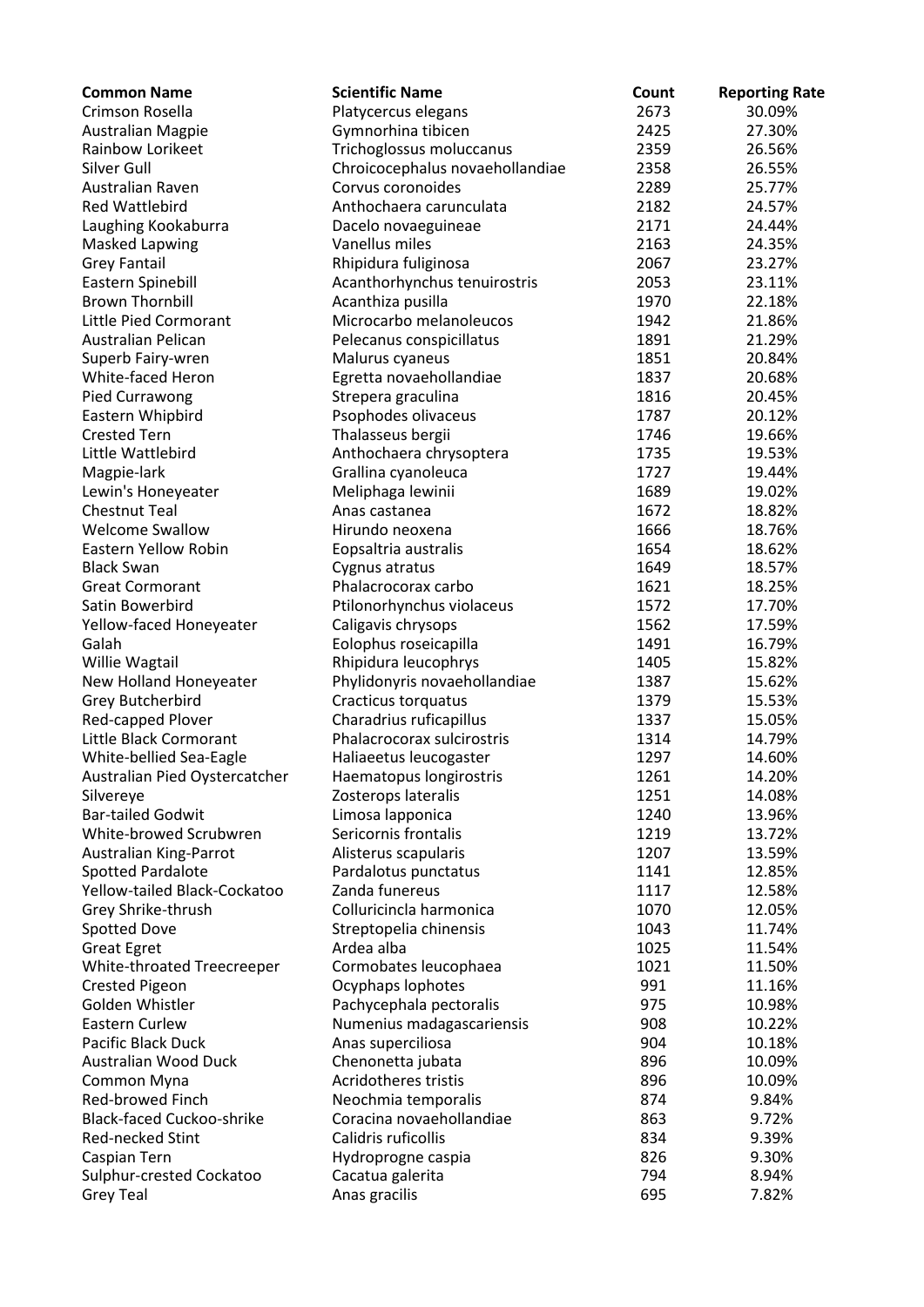| Noisy Friarbird               | Philemon corniculatus       | 681 | 7.67% |
|-------------------------------|-----------------------------|-----|-------|
| <b>Striated Thornbill</b>     | Acanthiza lineata           | 653 | 7.35% |
| Double-banded Plover          | Charadrius bicinctus        | 638 | 7.18% |
| Sooty Oystercatcher           | Haematopus fuliginosus      | 637 | 7.17% |
| Australian White Ibis         | Threskiornis moluccus       | 621 | 6.99% |
| <b>Brown Gerygone</b>         | Gerygone mouki              | 560 | 6.30% |
| Pied Cormorant                | Phalacrocorax varius        | 557 | 6.27% |
| Fan-tailed Cuckoo             | Cacomantis flabelliformis   | 541 | 6.09% |
| Variegated Fairy-wren         | Malurus lamberti            | 540 | 6.08% |
| Wonga Pigeon                  | Leucosarcia melanoleuca     | 532 | 5.99% |
| Eastern Koel                  | Eudynamys orientalis        | 514 | 5.79% |
| Superb Lyrebird               | Menura novaehollandiae      | 514 | 5.79% |
|                               | Pluvialis fulva             |     |       |
| Pacific Golden Plover         |                             | 509 | 5.73% |
| <b>Whistling Kite</b>         | Haliastur sphenurus         | 501 | 5.64% |
| <b>Australasian Gannet</b>    | Morus serrator              | 494 | 5.56% |
| <b>Rufous Whistler</b>        | Pachycephala rufiventris    | 477 | 5.37% |
| Gang-gang Cockatoo            | Callocephalon fimbriatum    | 463 | 5.21% |
| Little Tern                   | Sternula albifrons          | 442 | 4.98% |
| <b>Yellow Thornbill</b>       | Acanthiza nana              | 438 | 4.93% |
| <b>House Sparrow</b>          | Passer domesticus           | 418 | 4.71% |
| Little Egret                  | Egretta garzetta            | 414 | 4.66% |
| Musk Lorikeet                 | Glossopsitta concinna       | 410 | 4.62% |
| Eastern Bristlebird           | Dasyornis brachypterus      | 391 | 4.40% |
| Olive-backed Oriole           | Oriolus sagittatus          | 372 | 4.19% |
| Dollarbird                    | Eurystomus orientalis       | 370 | 4.17% |
| Brown Cuckoo-Dove             | Macropygia phasianella      | 368 | 4.14% |
| <b>Black-faced Monarch</b>    | Monarcha melanopsis         | 367 | 4.13% |
| <b>Common Starling</b>        | Sturnus vulgaris            | 363 | 4.09% |
| Little Corella                | Cacatua sanguinea           | 357 | 4.02% |
| Southern Boobook              | Ninox boobook               | 333 | 3.75% |
| Eastern Rosella               | Platycercus eximius         | 327 | 3.68% |
| Sacred Kingfisher             | Todiramphus sanctus         | 325 | 3.66% |
| White-headed Pigeon           | Columba leucomela           | 320 | 3.60% |
| <b>Rufous Fantail</b>         | Rhipidura rufifrons         | 318 | 3.58% |
| <b>Sharp-tailed Sandpiper</b> | Calidris acuminata          | 307 | 3.46% |
| <b>Black-winged Stilt</b>     | Himantopus leucocephalus    | 286 | 3.22% |
|                               |                             | 275 | 3.10% |
| <b>Australasian Grebe</b>     | Tachybaptus novaehollandiae |     |       |
| Royal Spoonbill               | Platalea regia              | 259 | 2.92% |
| Purple Swamphen               | Porphyrio porphyrio         | 249 | 2.80% |
| <b>Red Knot</b>               | Calidris canutus            | 243 | 2.74% |
| Nankeen Kestrel               | Falco cenchroides           | 238 | 2.68% |
| <b>Striated Heron</b>         | <b>Butorides striata</b>    | 235 | 2.65% |
| Scarlet Honeyeater            | Myzomela sanguinolenta      | 234 | 2.63% |
| Swamp Harrier                 | Circus approximans          | 230 | 2.59% |
| <b>Bassian Thrush</b>         | Zoothera lunulata           | 228 | 2.57% |
| <b>Topknot Pigeon</b>         | Lopholaimus antarcticus     | 225 | 2.53% |
| Channel-billed Cuckoo         | Scythrops novaehollandiae   | 224 | 2.52% |
| <b>Hooded Plover</b>          | Thinornis cucullatus        | 221 | 2.49% |
| Red-whiskered Bulbul          | Pycnonotus jocosus          | 219 | 2.47% |
| Australasian Darter           | Anhinga novaehollandiae     | 213 | 2.40% |
| <b>Eurasian Coot</b>          | Fulica atra                 | 213 | 2.40% |
| Common Blackbird              | Turdus merula               | 209 | 2.35% |
| Glossy Black-Cockatoo         | Calyptorhynchus lathami     | 203 | 2.29% |
| Wedge-tailed Eagle            | Aquila audax                | 203 | 2.29% |
| White-throated Needletail     | Hirundapus caudacutus       | 203 | 2.29% |
| White-fronted Chat            | Epthianura albifrons        | 202 | 2.27% |
| <b>Curlew Sandpiper</b>       | Calidris ferruginea         | 193 | 2.17% |
| Australasian Pipit            | Anthus novaeseelandiae      | 191 | 2.15% |
| <b>Common Bronzewing</b>      | Phaps chalcoptera           | 188 | 2.12% |
|                               |                             |     |       |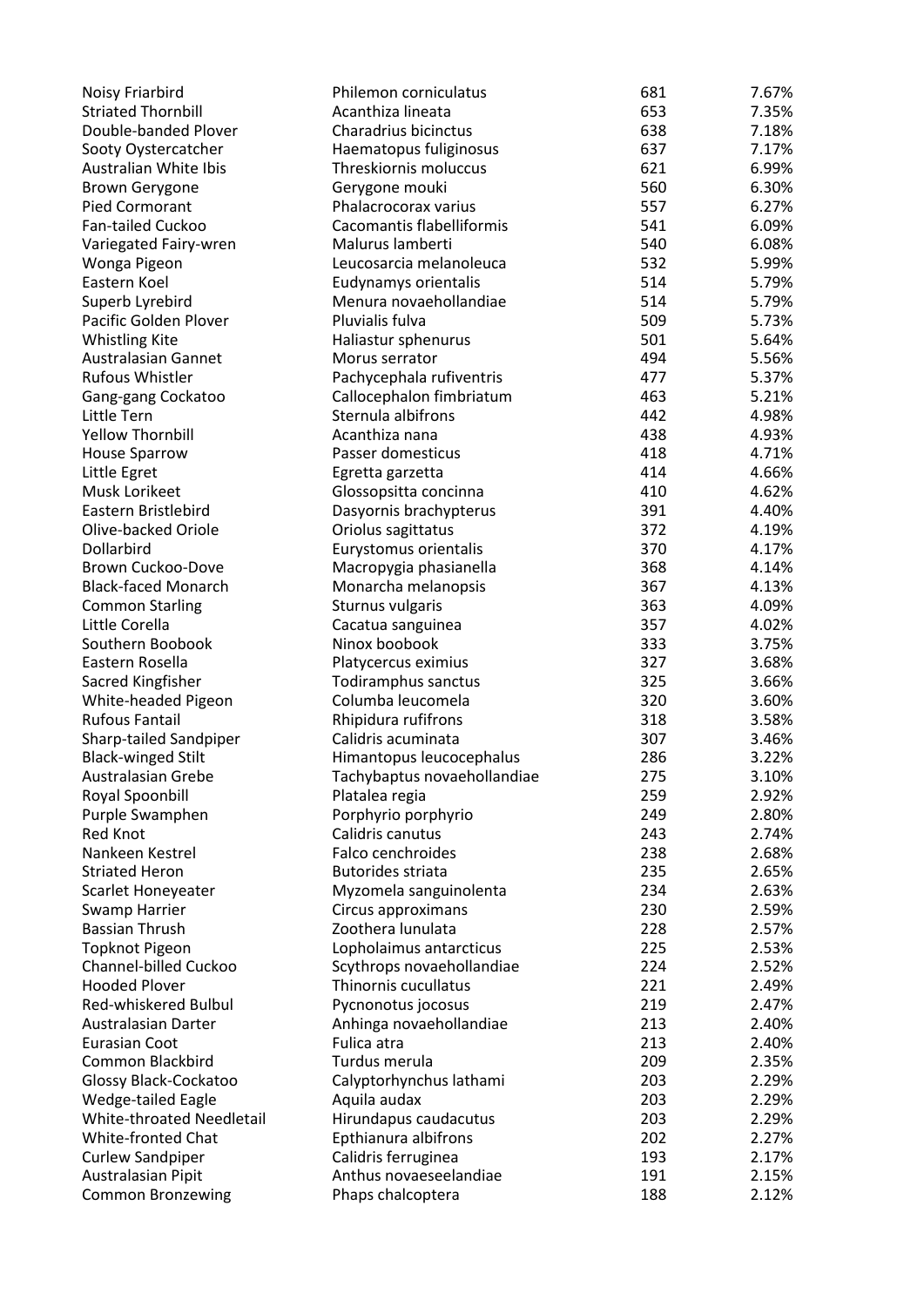| White-naped Honeyeater        | Melithreptus lunatus         | 181 | 2.04% |
|-------------------------------|------------------------------|-----|-------|
| <b>Noisy Miner</b>            | Manorina melanocephala       | 173 | 1.95% |
| Jacky Winter                  | Microeca fascinans           | 171 | 1.93% |
| <b>Ruddy Turnstone</b>        | Arenaria interpres           | 167 | 1.88% |
| <b>Lesser Sand Plover</b>     | Charadrius mongolus          | 162 | 1.82% |
| Australian Gull-billed Tern   | Gelochelidon macrotarsa      | 161 | 1.81% |
| Rose Robin                    | Petroica rosea               | 161 | 1.81% |
| Leaden Flycatcher             | Myiagra rubecula             | 159 | 1.79% |
| Hoary-headed Grebe            | Poliocephalus poliocephalus  | 157 | 1.77% |
| Cattle Egret                  | <b>Bubulcus ibis</b>         | 154 | 1.73% |
| Whimbrel                      | Numenius phaeopus            | 154 | 1.73% |
| Intermediate Egret            | Ardea intermedia             | 149 | 1.68% |
| Shining Bronze-Cuckoo         | <b>Chalcites lucidus</b>     | 149 | 1.68% |
| White-necked Heron            | Ardea pacifica               | 148 | 1.67% |
| <b>Musk Duck</b>              | Biziura lobata               | 142 | 1.60% |
| Azure Kingfisher              | Ceyx azureus                 | 136 | 1.53% |
| Southern Emu-wren             | Stipiturus malachurus        | 128 | 1.44% |
| White-cheeked Honeyeater      | Phylidonyris niger           | 125 | 1.41% |
| Grey Goshawk                  | Accipiter novaehollandiae    | 124 | 1.40% |
| <b>Striated Pardalote</b>     | Pardalotus striatus          | 123 | 1.38% |
| Common Tern                   | Sterna hirundo               | 122 | 1.37% |
| Straw-necked Ibis             | Threskiornis spinicollis     | 121 | 1.36% |
| Yellow-rumped Thornbill       | Acanthiza chrysorrhoa        | 121 | 1.36% |
| Mistletoebird                 | Dicaeum hirundinaceum        | 119 | 1.34% |
| Square-tailed Kite            | Lophoictinia isura           | 119 | 1.34% |
| Brown-headed Honeyeater       | Melithreptus brevirostris    | 118 | 1.33% |
| Australian Logrunner          | Orthonyx temminckii          | 116 | 1.31% |
| Australian Hobby              | Falco longipennis            | 113 | 1.27% |
| <b>Brush Cuckoo</b>           | Cacomantis variolosus        | 113 | 1.27% |
| Peregrine Falcon              | Falco peregrinus             | 112 | 1.26% |
| Hardhead                      | Aythya australis             | 107 | 1.20% |
| Long-billed Corella           | Cacatua tenuirostris         | 107 | 1.20% |
| <b>Brown Goshawk</b>          | Accipiter fasciatus          | 105 | 1.18% |
| Dusky Moorhen                 | Gallinula tenebrosa          | 105 | 1.18% |
| Common Greenshank             | Tringa nebularia             | 104 | 1.17% |
| Eastern Reef Egret            | Egretta sacra                | 103 | 1.16% |
| <b>Green Catbird</b>          | Ailuroedus crassirostris     | 103 | 1.16% |
| Tawny Frogmouth               | Podargus strigoides          | 103 | 1.16% |
| Yellow-tufted Honeyeater      | Lichenostomus melanops       | 103 | 1.16% |
| <b>Crested Shrike-tit</b>     | <b>Falcunculus frontatus</b> | 102 | 1.15% |
| <b>Black-shouldered Kite</b>  | Elanus axillaris             | 98  | 1.10% |
| Rockwarbler                   | Origma solitaria             | 98  | 1.10% |
| Nankeen Night-Heron           | Nycticorax caledonicus       | 94  | 1.06% |
| <b>Great Knot</b>             | Calidris tenuirostris        | 92  | 1.04% |
| Pilotbird                     | Pycnoptilus floccosus        | 90  | 1.01% |
| Yellow-throated Scrubwren     | Sericornis citreogularis     | 86  | 0.97% |
| <b>Black-fronted Dotterel</b> | Elseyornis melanops          | 84  | 0.95% |
| Red-browed Treecreeper        | Climacteris erythrops        | 83  | 0.93% |
| Large-billed Scrubwren        | Sericornis magnirostra       | 81  | 0.91% |
| <b>Black-tailed Godwit</b>    | Limosa limosa                | 78  | 0.88% |
| Osprey                        | <b>Pandion haliaetus</b>     | 76  | 0.86% |
| Varied Sittella               | Daphoenositta chrysoptera    | 76  | 0.86% |
| Grey-tailed Tattler           | Tringa brevipes              | 73  | 0.82% |
| Dusky Woodswallow             | Artamus cyanopterus          | 72  | 0.81% |
| White-winged Black Tern       | Chlidonias leucopterus       | 72  | 0.81% |
| <b>Rock Dove</b>              | Columba livia                | 70  | 0.79% |
| White-eared Honeyeater        | Nesoptilotis leucotis        | 69  | 0.78% |
| <b>Collared Sparrowhawk</b>   | Accipiter cirrocephalus      | 67  | 0.75% |
| Sanderling                    | Calidris alba                | 64  | 0.72% |
|                               |                              |     |       |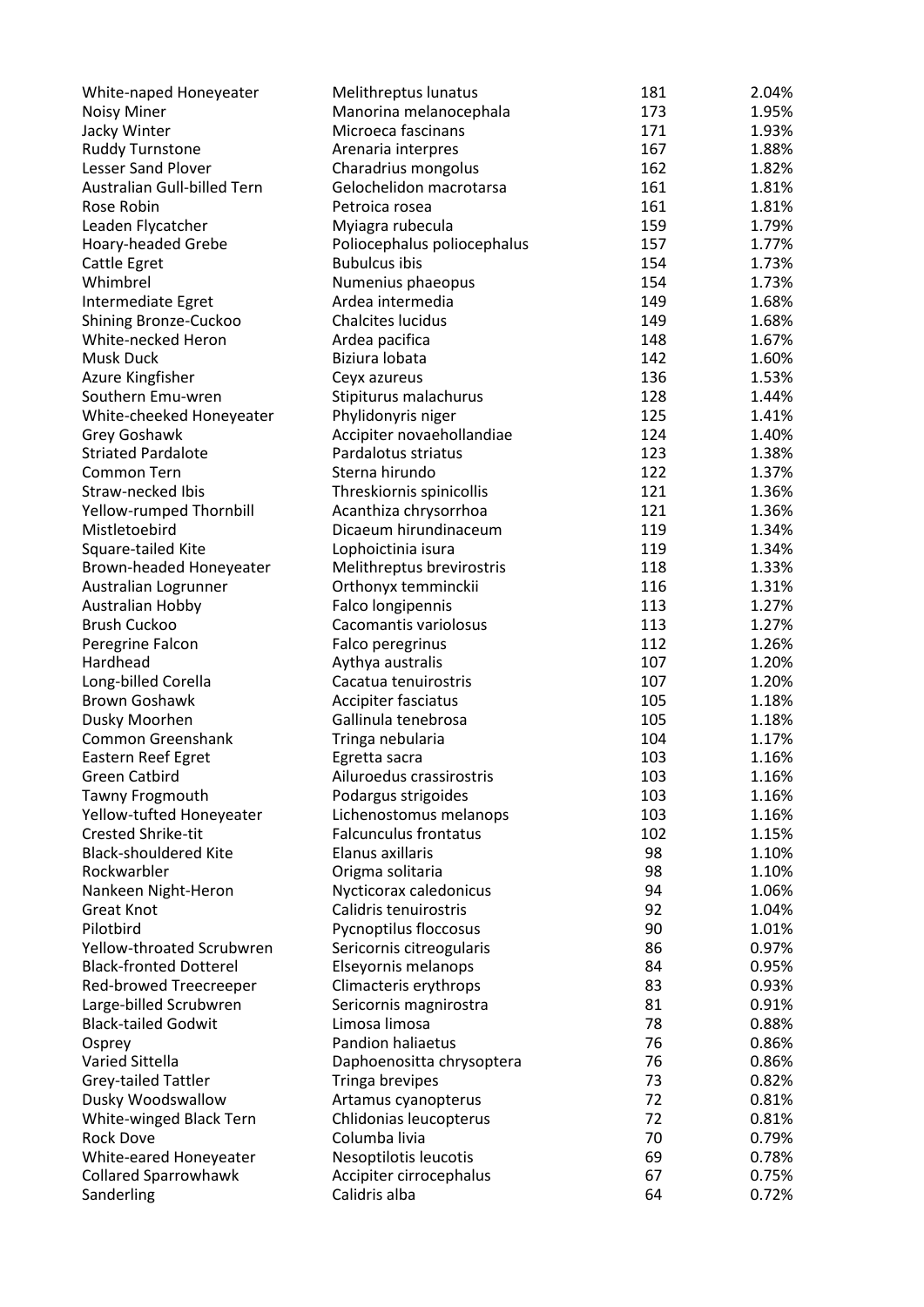| Australasian Figbird          | Sphecotheres vieilloti        | 63       | 0.71% |
|-------------------------------|-------------------------------|----------|-------|
| <b>Bar-shouldered Dove</b>    | Geopelia humeralis            | 62       | 0.70% |
| Powerful Owl                  | Ninox strenua                 | 62       | 0.70% |
| Short-tailed Shearwater       | Ardenna tenuirostris          | 61       | 0.69% |
| Cicadabird                    | Edolisoma tenuirostris        | 60       | 0.68% |
| Tawny-crowned Honeyeater      | Glyciphila melanops           | 60       | 0.68% |
| <b>Buff-banded Rail</b>       | Hypotaenidia philippensis     | 58       | 0.65% |
| <b>Grey Plover</b>            | Pluvialis squatarola          | 57       | 0.64% |
| Horsfield's Bronze-Cuckoo     | <b>Chalcites basalis</b>      | 57       | 0.64% |
| <b>Beautiful Firetail</b>     | Stagonopleura bella           | 56       | 0.63% |
| Peaceful Dove                 | Geopelia placida              | 56       | 0.63% |
| Australasian Shoveler         | Spatula rhynchotis            | 54       | 0.61% |
| <b>Crescent Honeyeater</b>    | Phylidonyris pyrrhopterus     | 54       | 0.61% |
| <b>Tree Martin</b>            | Petrochelidon nigricans       | 54       | 0.61% |
| White-winged Chough           | Corcorax melanorhamphos       | 52       | 0.59% |
| Pacific Baza                  | Aviceda subcristata           | 51       | 0.57% |
| <b>Fuscous Honeyeater</b>     | Ptilotula fusca               | 48       | 0.54% |
| <b>White-rumped Sandpiper</b> | Calidris fuscicollis          | 48       | 0.54% |
| Little Penguin                | Eudyptula minor               | 47       | 0.53% |
| <b>Fairy Martin</b>           | Petrochelidon ariel           | 46       | 0.52% |
| <b>Ground Parrot</b>          | Pezoporus wallicus            | 46       | 0.52% |
| Little Lorikeet               | Glossopsitta pusilla          | 46       | 0.52% |
| Wedge-tailed Shearwater       | Ardenna pacifica              | 45       | 0.51% |
| <b>Brush Bronzewing</b>       | Phaps elegans                 | 44       | 0.50% |
| Red-necked Avocet             | Recurvirostra novaehollandiae | 42       | 0.47% |
| <b>Black-browed Albatross</b> | Thalassarche melanophris      | 39       | 0.44% |
| Little Raven                  | Corvus mellori                | 36       | 0.41% |
| Pallid Cuckoo                 | Heteroscenes pallidus         | 35       | 0.39% |
| <b>Brown Falcon</b>           | Falco berigora                | 34       | 0.38% |
| <b>Whiskered Tern</b>         | Chlidonias hybrida            | 33       | 0.37% |
| White-throated Gerygone       | Gerygone olivacea             | 33       | 0.37% |
| <b>Brown Quail</b>            | Synoicus ypsilophora          | 32       | 0.36% |
| <b>Grey Currawong</b>         | Strepera versicolor           | 31       | 0.35% |
| White-fronted Tern            | Sterna striata                | 31       | 0.35% |
| <b>Buff-rumped Thornbill</b>  | Acanthiza reguloides          | 30       | 0.34% |
| <b>Fairy Tern</b>             | Sternula nereis               | 30       | 0.34% |
|                               |                               |          |       |
| <b>Greater Sand Plover</b>    | Charadrius leschenaultii      | 30       | 0.34% |
| Little Eagle                  | Hieraaetus morphnoides        | 30<br>27 | 0.34% |
| Satin Flycatcher              | Myiagra cyanoleuca            |          | 0.30% |
| Weebill                       | Smicrornis brevirostris       | 26       | 0.29% |
| Australian Owlet-nightjar     | Aegotheles cristatus          | 25       | 0.28% |
| Australian Reed-Warbler       | Acrocephalus australis        | 24       | 0.27% |
| <b>Broad-billed Sandpiper</b> | Calidris falcinellus          | 23       | 0.26% |
| Chestnut-rumped Heathwren     | Calamanthus pyrrhopygius      | 23       | 0.26% |
| European Goldfinch            | Carduelis carduelis           | 23       | 0.26% |
| Marsh Sandpiper               | Tringa stagnatilis            | 23       | 0.26% |
| <b>Australian Shelduck</b>    | Tadorna tadornoides           | 21       | 0.24% |
| <b>Fluttering Shearwater</b>  | Puffinus gavia                | 21       | 0.24% |
| <b>Greater Sooty Owl</b>      | Tyto tenebricosa              | 21       | 0.24% |
| Latham's Snipe                | Gallinago hardwickii          | 21       | 0.24% |
| Arctic Jaeger                 | Stercorarius parasiticus      | 20       | 0.23% |
| <b>Freckled Duck</b>          | Stictonetta naevosa           | 20       | 0.23% |
| Golden-headed Cisticola       | Cisticola exilis              | 20       | 0.23% |
| Painted Button-quail          | <b>Turnix varius</b>          | 20       | 0.23% |
| Pink-eared Duck               | Malacorhynchus membranaceus   | 20       | 0.23% |
| White-bellied Cuckoo-shrike   | Coracina papuensis            | 20       | 0.23% |
| Yellow-billed Spoonbill       | Platalea flavipes             | 19       | 0.21% |
| Plumed Whistling-Duck         | Dendrocygna eytoni            | 18       | 0.20% |
| <b>Shy Albatross</b>          | Thalassarche cauta            | 18       | 0.20% |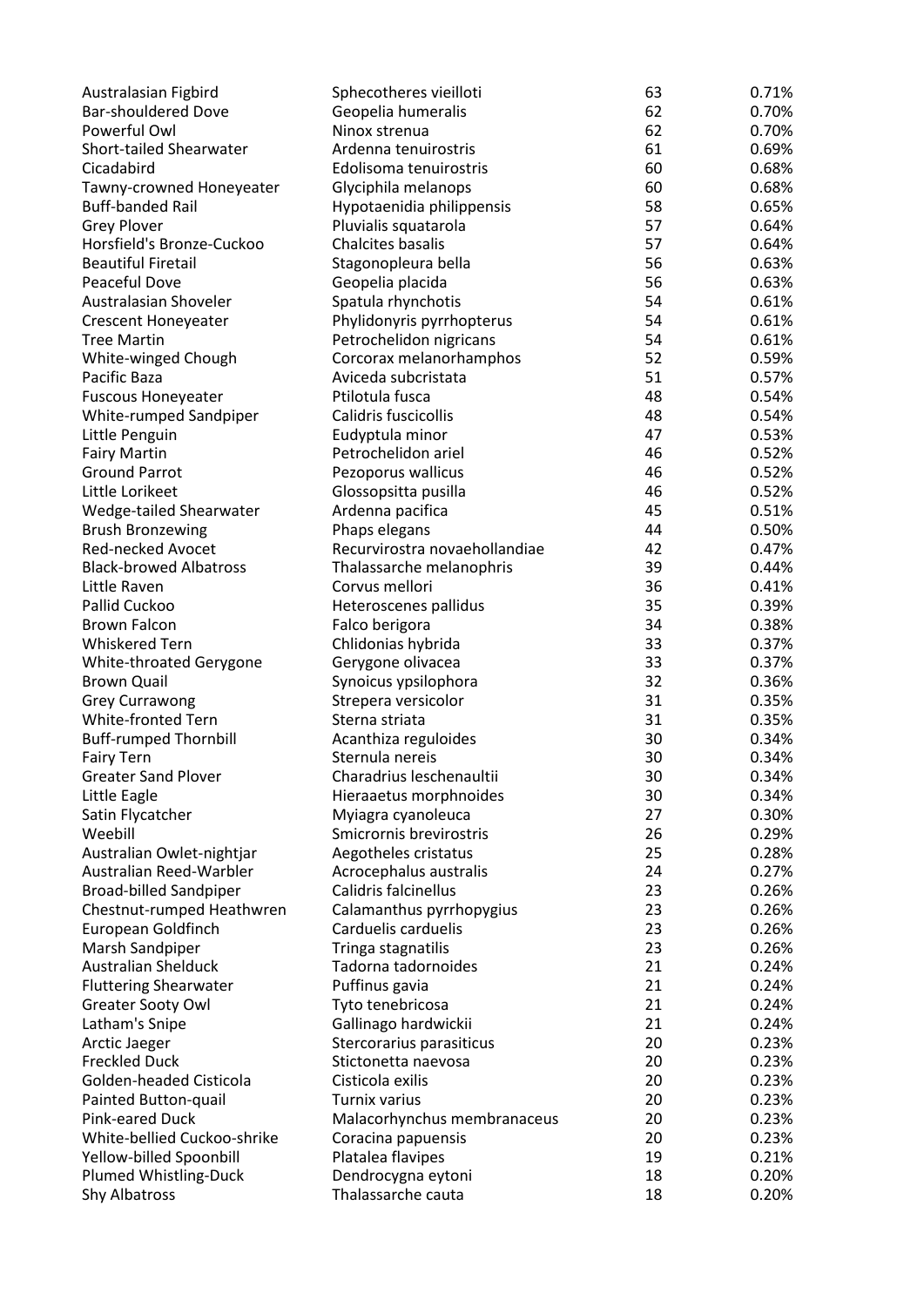| Spangled Drongo                 | Dicrurus bracteatus           | 18             | 0.20% |
|---------------------------------|-------------------------------|----------------|-------|
| Beach Stone-curlew              | Esacus magnirostris           | 17             | 0.19% |
| <b>Fairy Prion</b>              | Pachyptila turtur             | 16             | 0.18% |
| Lewin's Rail                    | Lewinia pectoralis            | 16             | 0.18% |
| Rainbow Bee-eater               | Merops ornatus                | 16             | 0.18% |
| Scarlet Robin                   | Petroica multicolor           | 16             | 0.18% |
| Pacific Gull                    | Larus pacificus               | 14             | 0.16% |
| <b>Red-kneed Dotterel</b>       | Erythrogonys cinctus          | 14             | 0.16% |
| <b>Great Crested Grebe</b>      |                               | 13             | 0.15% |
| Northern Mallard                | Podiceps cristatus            |                |       |
|                                 | Anas platyrhynchos            | 13             | 0.15% |
| <b>Barking Owl</b>              | Ninox connivens               | 12             | 0.14% |
| <b>Black Bittern</b>            | Ixobrychus flavicollis        | 12             | 0.14% |
| Indian Yellow-nosed Albatross   | Thalassarche carteri          | 12             | 0.14% |
| Olive Whistler                  | Pachycephala olivacea         | 12             | 0.14% |
| Pectoral Sandpiper              | Calidris melanotos            | 12             | 0.14% |
| <b>Terek Sandpiper</b>          | Xenus cinereus                | 12             | 0.14% |
| White-throated Nightjar         | Eurostopodus mystacalis       | 11             | 0.12% |
| Barn Owl                        | Tyto alba                     | 9              | 0.10% |
| <b>Bell Miner</b>               | Manorina melanophrys          | 9              | 0.10% |
| Common Sandpiper                | Actitis hypoleucos            | 9              | 0.10% |
| Double-barred Finch             | Taeniopygia bichenovii        | 9              | 0.10% |
| Glossy Ibis                     | Plegadis falcinellus          | 9              | 0.10% |
| <b>Wandering Albatross</b>      | Diomedea exulans              | 9              | 0.10% |
| White-breasted Woodswallow      | Artamus leucorynchus          | 9              | 0.10% |
|                                 |                               |                |       |
| White-plumed Honeyeater         | Ptilotula penicillata         | 9              | 0.10% |
| <b>Black-faced Cormorant</b>    | Phalacrocorax fuscescens      | 8              | 0.09% |
| Flame Robin                     | Petroica phoenicea            | 8              | 0.09% |
| <b>Hudsonian Godwit</b>         | Limosa haemastica             | 8              | 0.09% |
| Masked Owl                      | Tyto novaehollandiae          | 8              | 0.09% |
| Pomarine Jaeger                 | Stercorarius pomarinus        | 8              | 0.09% |
| Restless Flycatcher             | Myiagra inquieta              | 8              | 0.09% |
| Scaly-breasted Lorikeet         | Trichoglossus chlorolepidotus | 8              | 0.09% |
| Spotted Quail-thrush            | Cinclosoma punctatum          | 8              | 0.09% |
| <b>Banded Stilt</b>             | Cladorhynchus leucocephalus   | $\overline{7}$ | 0.08% |
| <b>Black Kite</b>               | Milvus migrans                | $\overline{7}$ | 0.08% |
| Fork-tailed Swift               | Apus pacificus                | $\overline{7}$ | 0.08% |
| Little Friarbird                | Philemon citreogularis        | 7              | 0.08% |
| Pied Butcherbird                | Cracticus nigrogularis        | 7              | 0.08% |
| <b>Regent Honeyeater</b>        | Anthochaera phrygia           | $\overline{7}$ | 0.08% |
| <b>Australian Painted Snipe</b> | Rostratula australis          | 6              | 0.07% |
| Brown-capped Emerald-Dove       | Chalcophaps longirostris      | 6              | 0.07% |
|                                 |                               |                |       |
| Oriental Cuckoo                 | Cuculus saturatus             | 6              | 0.07% |
| <b>Pheasant Coucal</b>          | Centropus phasianinus         | 6              | 0.07% |
| <b>Striated Fieldwren</b>       | Calamanthus fuliginosus       | 6              | 0.07% |
| <b>Banded Lapwing</b>           | Vanellus tricolor             | 5              | 0.06% |
| Brown Skua                      | Catharacta antarcticus        | 5              | 0.06% |
| <b>Great-winged Petrel</b>      | Pterodroma macroptera         | 5              | 0.06% |
| Kelp Gull                       | Larus dominicanus             | 5              | 0.06% |
| Noisy Pitta                     | Pitta versicolor              | 5              | 0.06% |
| Sooty Tern                      | <b>Onychoprion fuscatus</b>   | 5              | 0.06% |
| Southern Giant-Petrel           | Macronectes giganteus         | 5              | 0.06% |
| Southern Royal Albatross        | Diomedea epomophora           | 5              | 0.06% |
| White-winged Triller            | Lalage tricolor               | 5              | 0.06% |
| Australasian Bittern            | Botaurus poiciloptilus        | 4              | 0.05% |
| <b>Brown Treecreeper</b>        | Climacteris picumnus          | 4              | 0.05% |
| Cape Barren Goose               | Cereopsis novaehollandiae     | 4              | 0.05% |
|                                 |                               | 4              |       |
| <b>Flesh-footed Shearwater</b>  | Ardenna carneipes             |                | 0.05% |
| <b>Hooded Robin</b>             | Melanodryas cucullata         | 4              | 0.05% |
| Little Grassbird                | Poodytes gramineus            | 4              | 0.05% |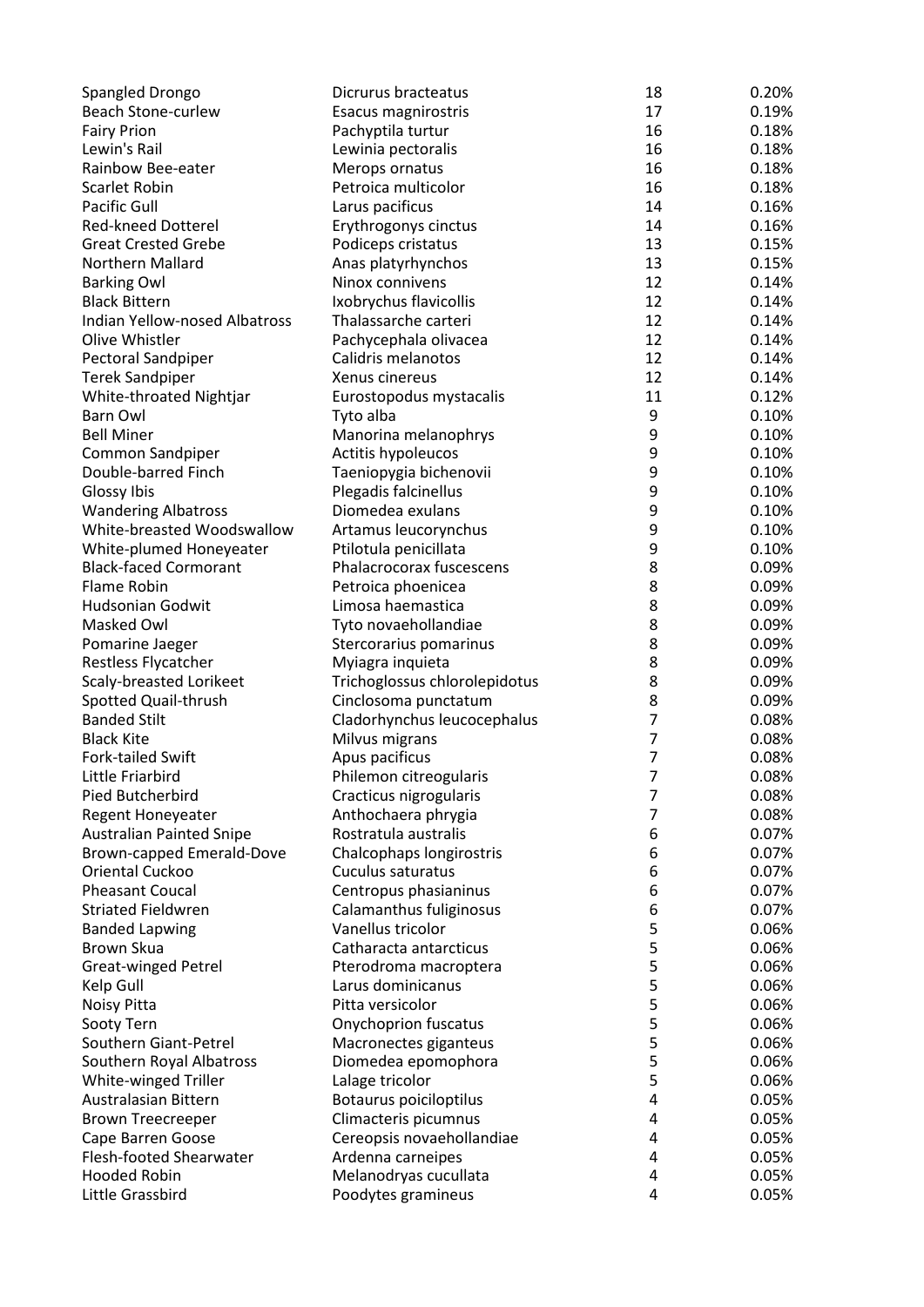| <b>Red-tailed Tropicbird</b>      | Phaethon rubricauda                                   | 4                            | 0.05% |
|-----------------------------------|-------------------------------------------------------|------------------------------|-------|
| <b>Rufous Songlark</b>            | Cincloramphus mathewsi                                | 4                            | 0.05% |
| <b>Stubble Quail</b>              | Coturnix pectoralis                                   | 4                            | 0.05% |
| Swift Parrot                      | Lathamus discolor                                     | 4                            | 0.05% |
| <b>Turquoise Parrot</b>           | Neophema pulchella                                    | 4                            | 0.05% |
| White-browed Woodswallow          | Artamus superciliosus                                 | 4                            | 0.05% |
| White-faced Storm-Petrel          | Pelagodroma marina                                    | 4                            | 0.05% |
| <b>Black-necked Stork</b>         | Ephippiorhynchus asiaticus                            | 3                            | 0.03% |
| <b>Brown Songlark</b>             | Cincloramphus cruralis                                | 3                            | 0.03% |
| Cape Petrel                       | Daption capense                                       | 3                            | 0.03% |
| <b>Diamond Firetail</b>           | Stagonopleura guttata                                 | 3                            | 0.03% |
| Emu                               | Dromaius novaehollandiae                              | $\overline{3}$               | 0.03% |
| Eurasian Skylark                  | Alauda arvensis                                       | 3                            | 0.03% |
| <b>Hutton's Shearwater</b>        | Puffinus huttoni                                      | 3                            | 0.03% |
| Little Shearwater                 | <b>Puffinus assimilis</b>                             | 3                            | 0.03% |
|                                   |                                                       | 3                            |       |
| Masked Woodswallow                | Artamus personatus                                    |                              | 0.03% |
| <b>Muscovy Duck</b>               | Cairina moschata                                      | 3                            | 0.03% |
| <b>Oriental Plover</b>            | Charadrius veredus                                    | 3                            | 0.03% |
| <b>Spotted Harrier</b>            | Circus assimilis                                      | 3                            | 0.03% |
| <b>White-chinned Petrel</b>       | Procellaria aequinoctialis                            | 3                            | 0.03% |
| White-headed Petrel               | Pterodroma lessonii                                   | 3                            | 0.03% |
| <b>Australian Spotted Crake</b>   | Porzana fluminea                                      | $\overline{2}$               | 0.02% |
| <b>Black Noddy</b>                | Anous minutus                                         | $\overline{2}$               | 0.02% |
| <b>Black-eared Cuckoo</b>         | <b>Chalcites osculans</b>                             | $\overline{2}$               | 0.02% |
| <b>Broad-billed Prion</b>         | Pachyptila vittata                                    | $\overline{2}$               | 0.02% |
| <b>Buller's Albatross</b>         | Thalassarche bulleri                                  | $\overline{2}$               | 0.02% |
| Canada Goose                      | Branta canadensis                                     | $\overline{2}$               | 0.02% |
| Cockatiel                         | Nymphicus hollandicus                                 | $\overline{2}$               | 0.02% |
| <b>Common Diving-Petrel</b>       | Pelecanoides urinatrix                                | $\overline{2}$               | 0.02% |
| Kermadec Petrel                   | Pterodroma neglecta                                   | $\overline{2}$               | 0.02% |
| Lesser Frigatebird                | Fregata ariel                                         | $\overline{2}$               | 0.02% |
| Long-toed Stint                   | Calidris subminuta                                    | $\overline{2}$               | 0.02% |
| Masked Booby                      | Sula dactylatra                                       | $\overline{2}$               | 0.02% |
| Paradise Shelduck                 | Tadorna variegata                                     | $\overline{2}$               | 0.02% |
| Providence Petrel                 | Pterodroma solandri                                   | $\overline{2}$               | 0.02% |
| Red-rumped Parrot                 | Psephotus haematonotus                                | $\overline{2}$               | 0.02% |
| Salvin's Prion                    | Pachyptila salvini                                    | $\overline{c}$               | 0.02% |
| Slender-billed Prion              | Pachyptila belcheri                                   | $\overline{2}$               | 0.02% |
| Southern Fulmar                   | Fulmarus glacialoides                                 | $\overline{2}$               | 0.02% |
| <b>Spectacled Monarch</b>         | Symposiarchus trivirgatus                             | $\overline{2}$               | 0.02% |
| Spotless Crake                    | Zapornia tabuensis                                    | $\overline{2}$               | 0.02% |
| White-capped Albatross            | Thalassarche steadi                                   | $\overline{2}$               | 0.02% |
| Zebra Finch                       | Taeniopygia guttata                                   | $\overline{2}$               | 0.02% |
| <b>Antarctic Prion</b>            | Pachyptila desolata                                   | $\mathbf{1}$                 | 0.01% |
| Australian Brush-turkey           | Alectura lathami                                      | $\mathbf{1}$                 | 0.01% |
| <b>Australian Pratincole</b>      | Stiltia isabella                                      | $\mathbf{1}$                 | 0.01% |
| <b>Black-tailed Native-hen</b>    | Tribonyx ventralis                                    | $\mathbf{1}$                 | 0.01% |
| <b>Brahminy Kite</b>              | Haliastur indus                                       | $\mathbf{1}$                 | 0.01% |
| <b>Brown Honeyeater</b>           | Lichmera indistincta                                  | $\mathbf{1}$                 | 0.01% |
| <b>Buff-breasted Sandpiper</b>    | Calidris subruficollis                                | $\mathbf{1}$                 | 0.01% |
| <b>Bush Stone-curlew</b>          |                                                       | $\mathbf{1}$                 | 0.01% |
| <b>Chestnut-breasted Mannikin</b> | <b>Burhinus grallarius</b><br>Lonchura castaneothorax | $\mathbf{1}$                 | 0.01% |
| <b>Helmeted Guineafowl</b>        |                                                       | $\mathbf{1}$                 |       |
|                                   | Numida meleagris                                      |                              | 0.01% |
| <b>Inland Dotterel</b>            | Charadrius australis                                  | $\mathbf{1}$<br>$\mathbf{1}$ | 0.01% |
| Light-mantled Sooty Albatross     | Phoebetria palpebrata                                 |                              | 0.01% |
| Long-tailed Jaeger                | Stercorarius longicaudus                              | $\mathbf{1}$                 | 0.01% |
| Mangrove Gerygone                 | Gerygone levigaster                                   | $\mathbf{1}$                 | 0.01% |
| New Zealand Storm-Petrel          | Fregetta maoriana                                     | $\mathbf{1}$                 | 0.01% |
| Northern Giant-Petrel             | Macronectes halli                                     | $\mathbf{1}$                 | 0.01% |